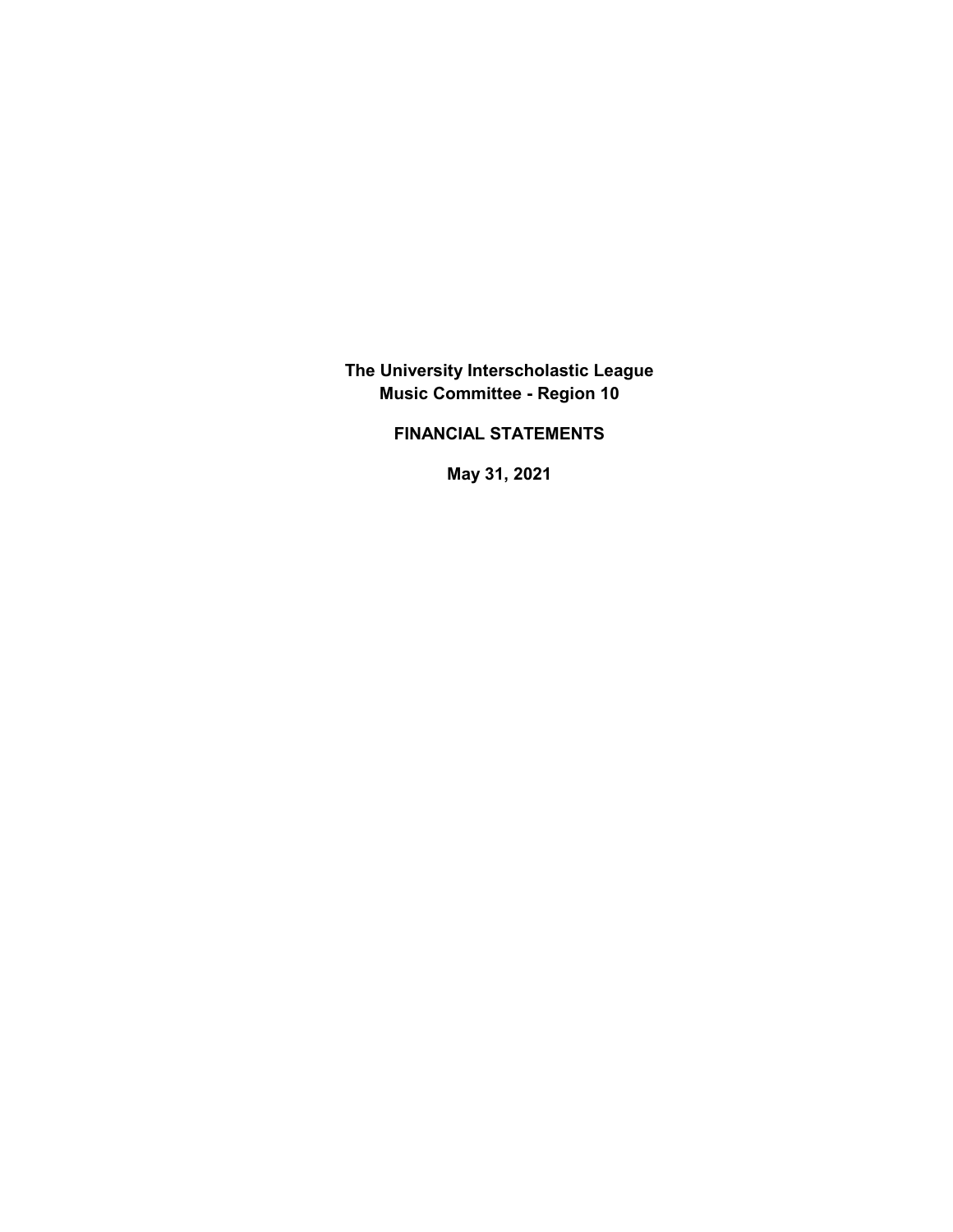# **TABLE OF CONTENTS**

|                                                   | Page    |
|---------------------------------------------------|---------|
| Independent Accountant's Compilation Report       |         |
| <b>Financial Statements</b>                       |         |
| <b>Statement of Financial Position</b>            | 2       |
| Statement of Activities & Unrestricted Net Assets | $3 - 4$ |
| <b>Statement of Cash Flows</b>                    | 5       |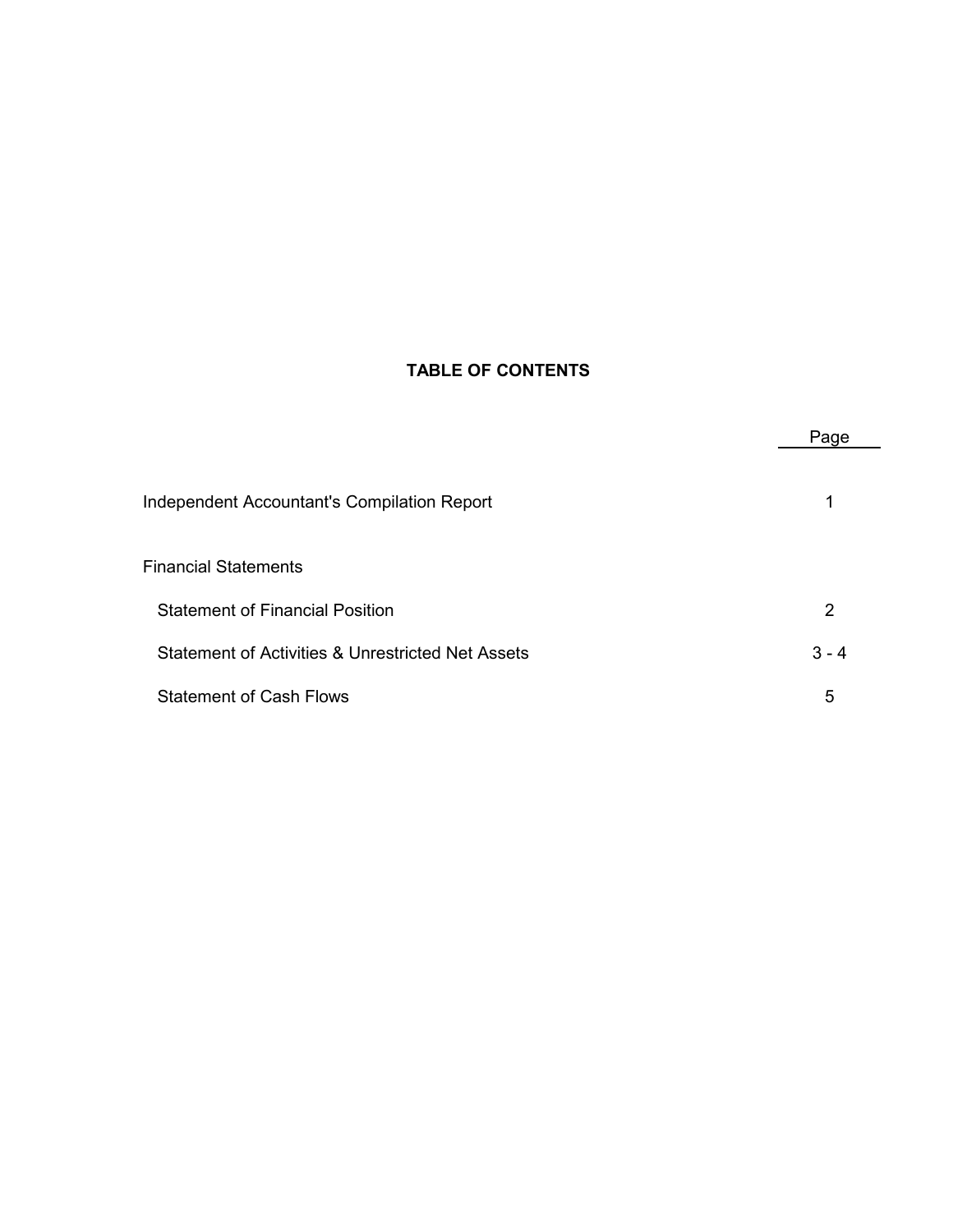# **COOPER & DESKA**

A Professional Corporation CERTIFIED PUBLIC ACCOUNTANTS

> 5300 HOLLISTER, SUITE 200 HOUSTON, TEXAS 77040 (713) 622-4790 FAX (713) 993-8115

To the Committee Members and Executive Secretary The University Interscholastic League Music Committee – Region 10 Highlands, Texas 77562

#### **INDEPENDENT ACCOUNTANT'S COMPILATION REPORT**

Management is responsible for the accompanying financial statements of The University Interscholastic League Music Committee – Region 10 (a Texas nonprofit organization), which comprise the statement of financial position as of May 31, 2021 and the related statements of activities & unrestricted net assets and cash flows for the year then ended in accordance with Statement on Standards for Accounting and Review Services promulgated by the Accounting and Review Services Committee of the AICPA. We did not audit or review the financial statements nor were we required to perform any procedures to verify the accuracy or completeness of the information provided by management. Accordingly, we do not express an opinion, a conclusion, nor provide any form of assurance on these financial statements.

Management has elected to omit substantially all of the disclosures required by accounting principles generally accepted in the United States of America. If the omitted disclosures were included in the financial statements, they might influence the user's conclusions about the Organization's financial position, and changes in net assets & cash flows. Accordingly, these financial statements are not designed for those who are not informed about such matters.

June 17, 2021

Cooper & Deska

 COOPER & DESKA, P.C. Houston, Texas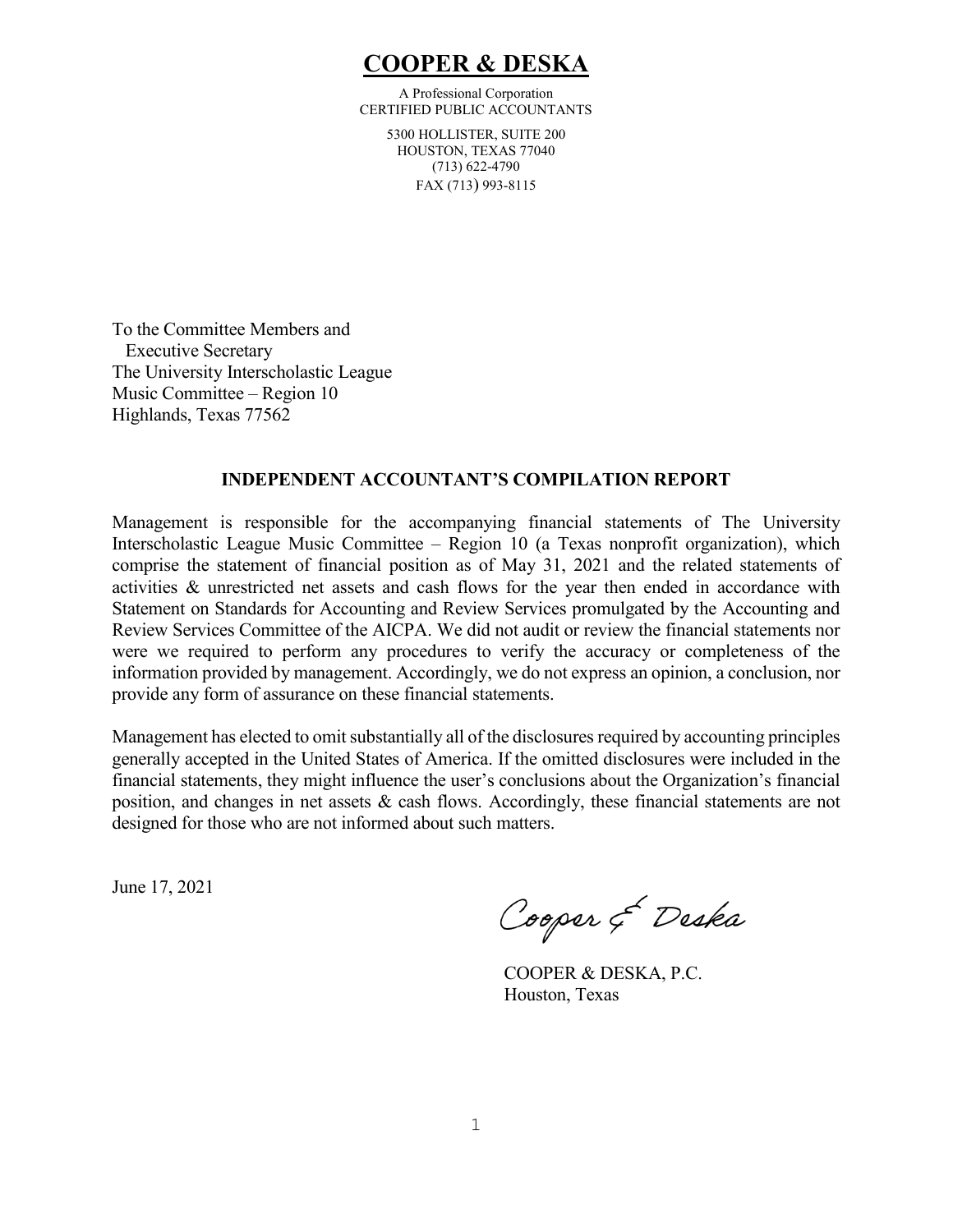Music Committee - Region 10 Statement of Financial Position May 31, 2021

### **ASSETS**

| Cash in Bank - Demand Account<br>Cash in Bank - Savings Account | \$<br>6,807.04<br>26.85 |                 |
|-----------------------------------------------------------------|-------------------------|-----------------|
| Awards Inventory - at cost                                      | 5,760.05                |                 |
| <b>Total Current Assets</b>                                     |                         | \$<br>12,593.94 |
| Property & Equipment - at cost                                  | 0.00                    |                 |
| Less: accumulated depreciation                                  | 0.00                    |                 |
|                                                                 |                         | 0.00            |
| <b>Total Assets</b>                                             |                         | 12,593.94       |

#### **LIABILITIES AND NET ASSETS**

| Current Liabilities                     |    |      |    |           |
|-----------------------------------------|----|------|----|-----------|
| Current portion of long-term debt       | \$ | 0.00 |    |           |
| Deposits - Prepaid Entry Fees           |    | 0.00 |    |           |
| <b>Total Current Liabilities</b>        |    |      | S  | 0.00      |
| Long-term Debt, net of current portion  |    |      |    |           |
| Note Payable                            |    |      |    | 0.00      |
| Net Assets - Unrestricted               |    |      |    | 12,593.94 |
| <b>Total Liabilities and Net Assets</b> |    |      | \$ | 12,593.94 |

See independent accountant's compilation report.

Current Assets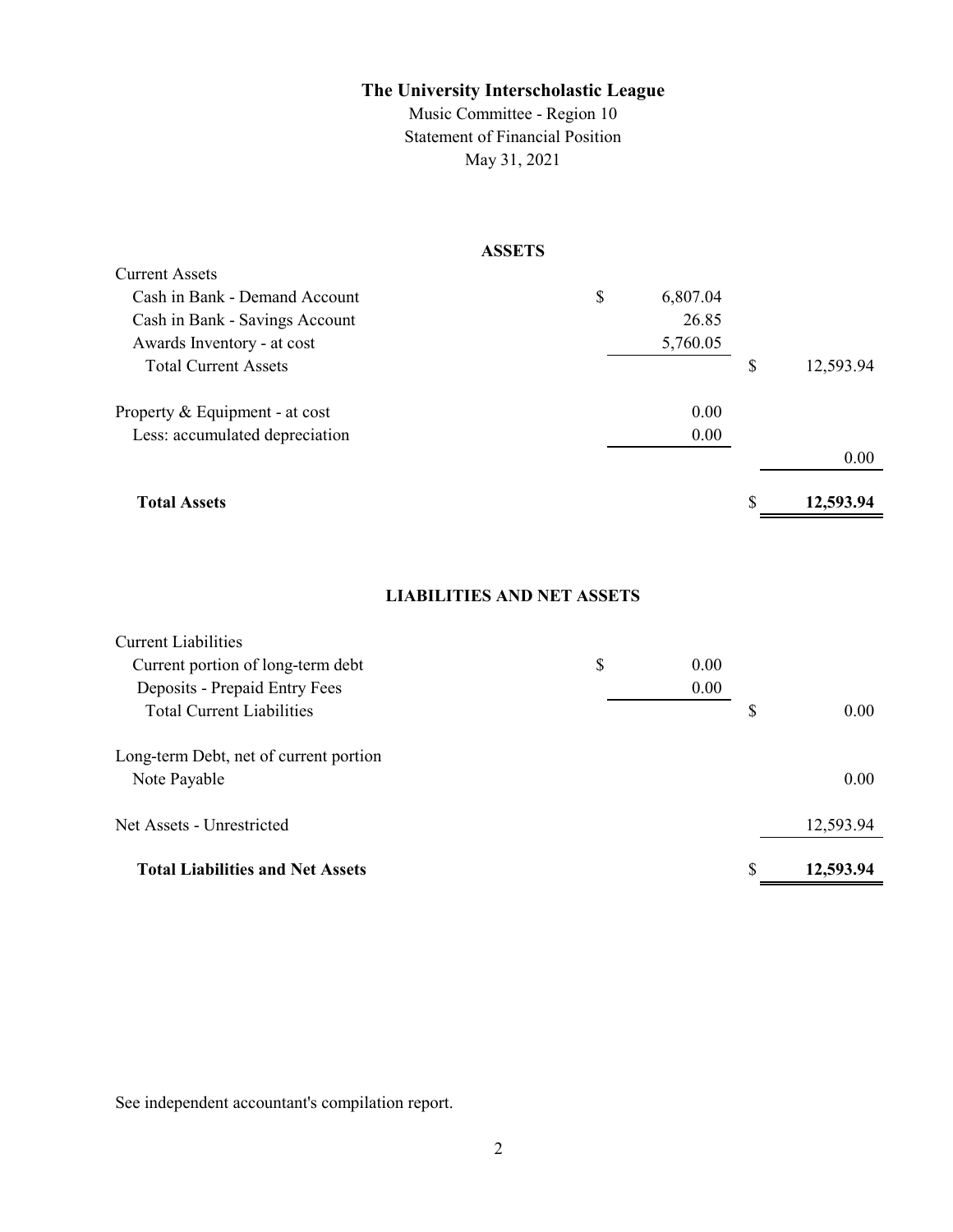Music Committee - Region 10 Statement of Activities & Unrestricted Net Assets For the year ended May 31, 2021

| <b>Revenue and Support:</b>                 |                           |           |                 |
|---------------------------------------------|---------------------------|-----------|-----------------|
| <b>Contest Entry Fees</b>                   | \$                        | 85,337.00 |                 |
| Gate Receipts - Marching Contests           |                           | 9,943.27  |                 |
| Refund of Fees                              |                           | (300.00)  |                 |
| Sale of Sight Reading Music                 |                           | 47.00     |                 |
| Interest Income                             |                           | 0.04      |                 |
| Total Revenue & Support                     |                           |           | \$<br>95,027.31 |
| 6200 - Professional and Contracted Services |                           |           |                 |
| Judges                                      | $\boldsymbol{\mathsf{S}}$ | 22,930.00 |                 |
| Judges - Per Diem                           |                           | 9,570.98  |                 |
| <b>Executive Secretary</b>                  |                           | 9,000.00  |                 |
| <b>Recording Costs</b>                      |                           | 6,757.00  |                 |
| <b>Contest Clerk</b>                        |                           | 4,647.00  |                 |
| <b>Contest Hosts</b>                        |                           | 4,290.00  |                 |
| Site Expense                                |                           | 3,530.59  |                 |
| Lodging Expense                             |                           | 3,215.88  |                 |
| <b>Executive Secretary Expenses</b>         |                           | 1,424.40  |                 |
| Website Expense                             |                           | 1,200.00  |                 |
| Contest Clerk - Per Diem                    |                           | 370.30    |                 |
| Time Keeper Expense                         |                           | 300.00    |                 |
| <b>Total Expenses</b>                       |                           |           | 67,236.15       |
| 6300 - Supplies & Materials:                |                           |           |                 |
| Awards                                      |                           | 8,561.49  |                 |
| <b>Sight Reading Music</b>                  |                           | 2,135.98  |                 |
| <b>Computer Supplies</b>                    |                           | 1,476.63  |                 |
| Office Supplies                             |                           | 806.15    |                 |
| Total Supplies & Materials                  |                           |           | 12,980.25       |

See independent accountant's compilation report.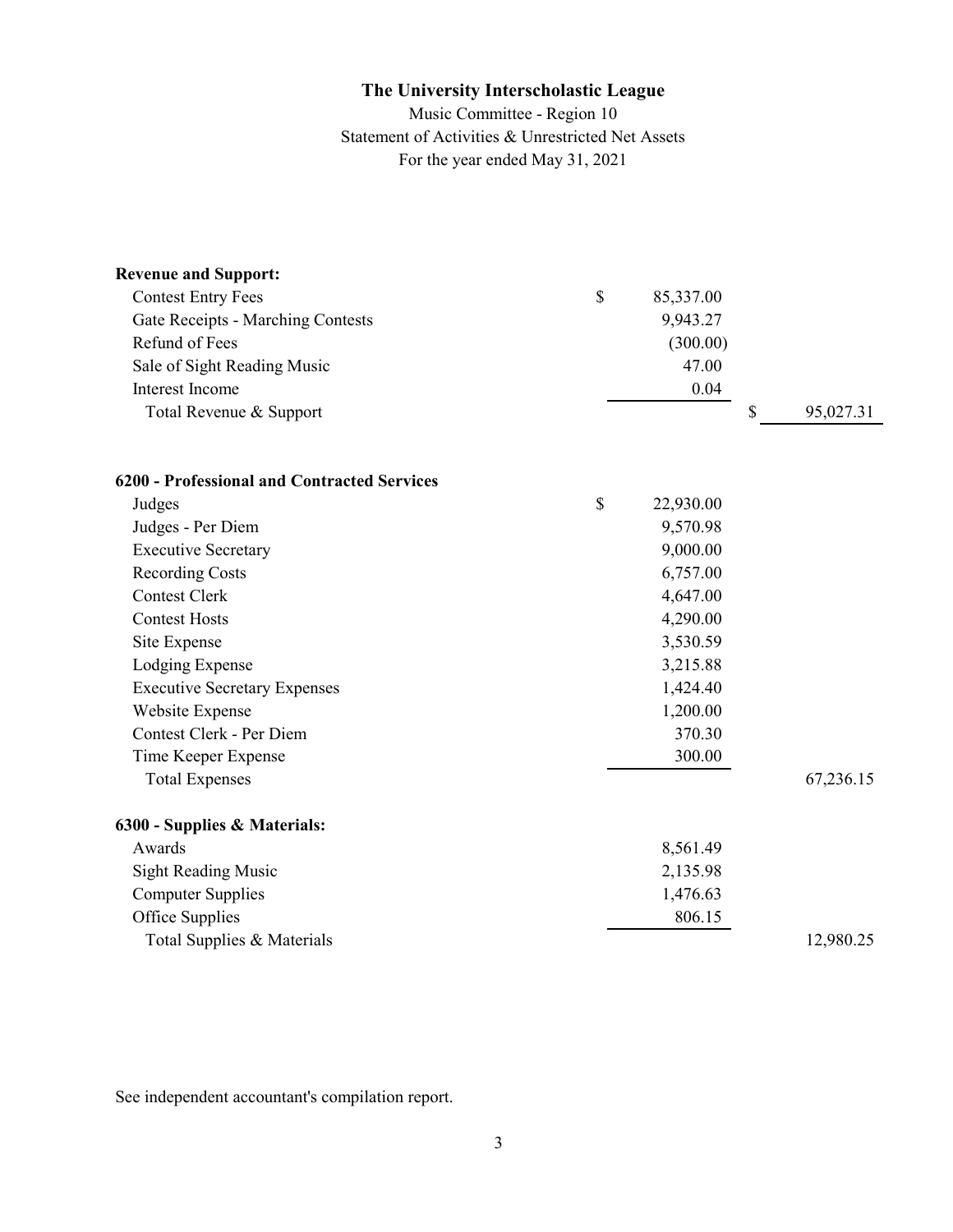Music Committee - Region 10 Statement of Activities & Unrestricted Net Assets For the year ended May 31, 2021 (continued)

| <b>6400 - Other Operating Costs:</b>          |          |           |
|-----------------------------------------------|----------|-----------|
| Storage                                       | 1,400.00 |           |
| Internet Expense                              | 950.00   |           |
| <b>State Fees</b>                             | 645.00   |           |
| Fax Costs                                     | 360.00   |           |
| <b>Total Other Operating Costs</b>            |          | 3,355.00  |
| Total Expenses & Costs                        |          | 83,571.40 |
| <b>Changes in Net Assets - Unrestricted</b>   |          | 11,455.91 |
| Unrestricted Net Assets at Beginning of Year  |          | 1,138.03  |
| <b>Unrestricted Net Assets at End of Year</b> | \$       | 12,593.94 |

See independent accountant's compilation report.